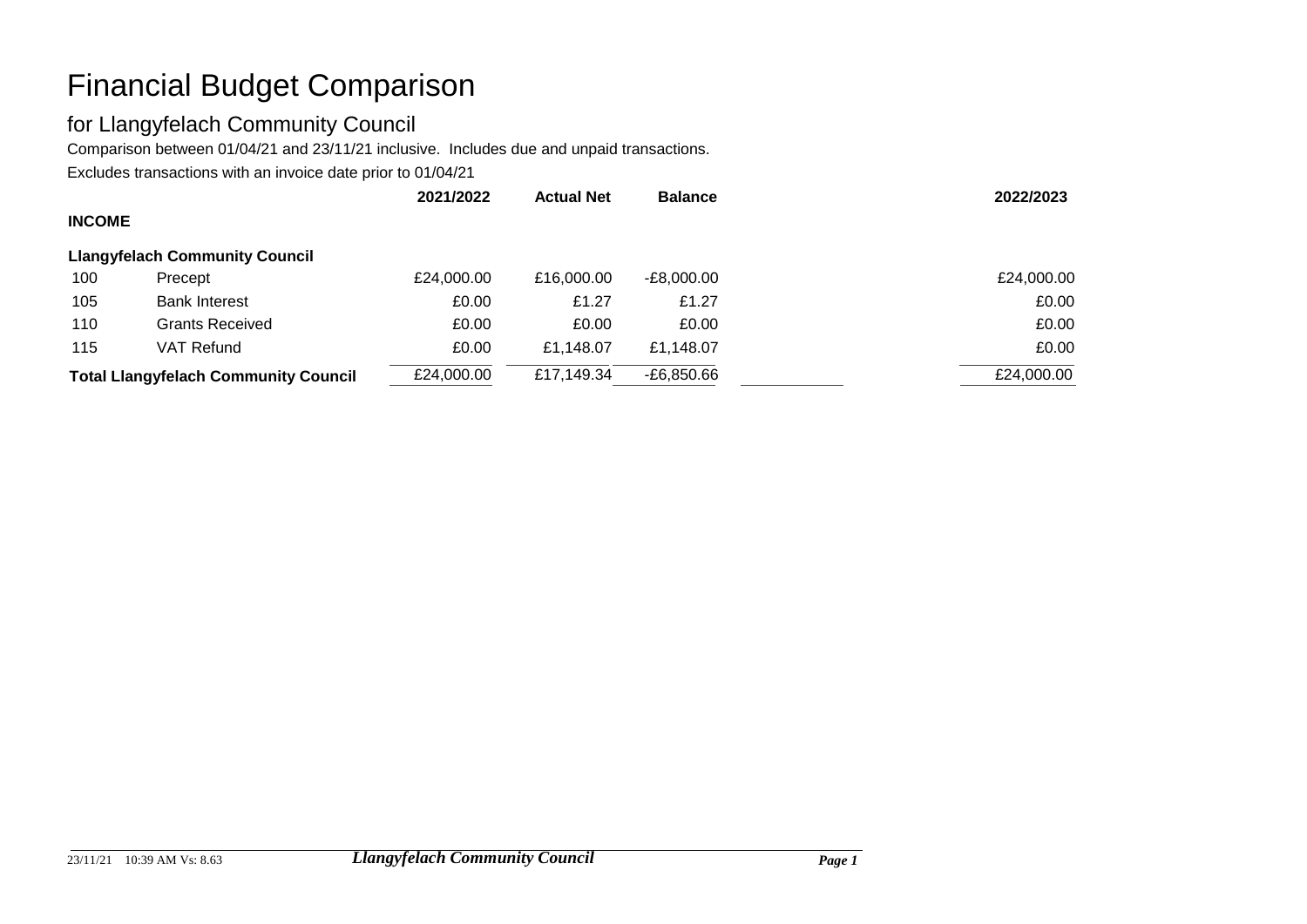## Financial Budget Comparison

#### for Llangyfelach Community Council

Comparison between 01/04/21 and 23/11/21 inclusive. Includes due and unpaid transactions.

Excludes transactions with an invoice date prior to 01/04/21

|                                       |                                          | 2021/2022 | <b>Actual Net</b> | <b>Balance</b> | 2022/2023  |  |  |
|---------------------------------------|------------------------------------------|-----------|-------------------|----------------|------------|--|--|
| <b>EXPENDITURE</b>                    |                                          |           |                   |                |            |  |  |
| <b>Llangyfelach Community Council</b> |                                          |           |                   |                |            |  |  |
| 1000                                  | <b>Salaries</b>                          | £5,000.00 | £2,847.63         | £2,152.37      | £5,500.00  |  |  |
| 1001                                  | <b>NIC</b>                               | £1,200.00 | £610.00           | £590.00        | £1,350.00  |  |  |
| 1005                                  | <b>Pension Contribution</b>              | £1,800.00 | £1,114.89         | £685.11        | £2,100.00  |  |  |
| 1007                                  | Payroll Provision                        | £140.00   | £111.00           | £29.00         | £160.00    |  |  |
| 1010                                  | Admin & Clerks Expenses                  |           |                   |                |            |  |  |
| 1010/1                                | <b>Stamps</b>                            | £100.00   | £1.53             | £98.47         | £50.00     |  |  |
| 1010/2                                | <b>Clerks Mileage</b>                    | £100.00   | £0.00             | £100.00        | £100.00    |  |  |
| 1010/3                                | Stationery                               | £800.00   | £0.00             | £800.00        | £500.00    |  |  |
| 1010                                  | Total                                    | £1,000.00 | £1.53             | £998.47        | £650.00    |  |  |
| 1020                                  | Hire of Church Hall                      | £500.00   | £0.00             | £500.00        | £600.00    |  |  |
| 1030                                  | Insurance                                | £400.00   | £406.77           | $-£6.77$       | £425.00    |  |  |
| 1040                                  | <b>Internal Audit</b>                    | £200.00   | £300.00           | $-E100.00$     | £300.00    |  |  |
| 1050                                  | <b>External Audit</b>                    | £500.00   | £0.00             | £500.00        | £500.00    |  |  |
| 1060                                  | Council Area Improvements                | £325.00   | £4,347.48         | $-E4,022.48$   | £12,000.00 |  |  |
| 1070                                  | ICT Software, Equipment &<br>Support     |           |                   |                |            |  |  |
| 1070/1                                | Equipment                                | £150.00   | £24.79            | £125.21        | £150.00    |  |  |
| 1070/2                                | Support                                  | £150.00   | £0.00             | £150.00        | £150.00    |  |  |
| 1070/3                                | Microsoft 365                            | £79.99    | £66.66            | £13.33         | £90.00     |  |  |
| 1070/4                                | <b>EDGE IT Systems</b>                   | £540.00   | £214.00           | £326.00        | £600.00    |  |  |
| 1070                                  | Total                                    | £919.99   | £305.45           | £614.54        | £990.00    |  |  |
| 1080                                  | <b>Councillors Allowances</b>            |           |                   |                |            |  |  |
| 1080/1                                | Chair of Council                         | £1,500.00 | £0.00             | £1,500.00      | £1,500.00  |  |  |
| 1080/2                                | Vice-Chair of Council                    | £500.00   | £0.00             | £500.00        | £500.00    |  |  |
| 1080/3                                | <b>Cllrs - Specific Responsibilities</b> | £2,500.00 | £0.00             | £2,500.00      | £2,500.00  |  |  |

23/11/21 10:39 AM Vs: 8.63 *Llangyfelach Community Council Page 2*